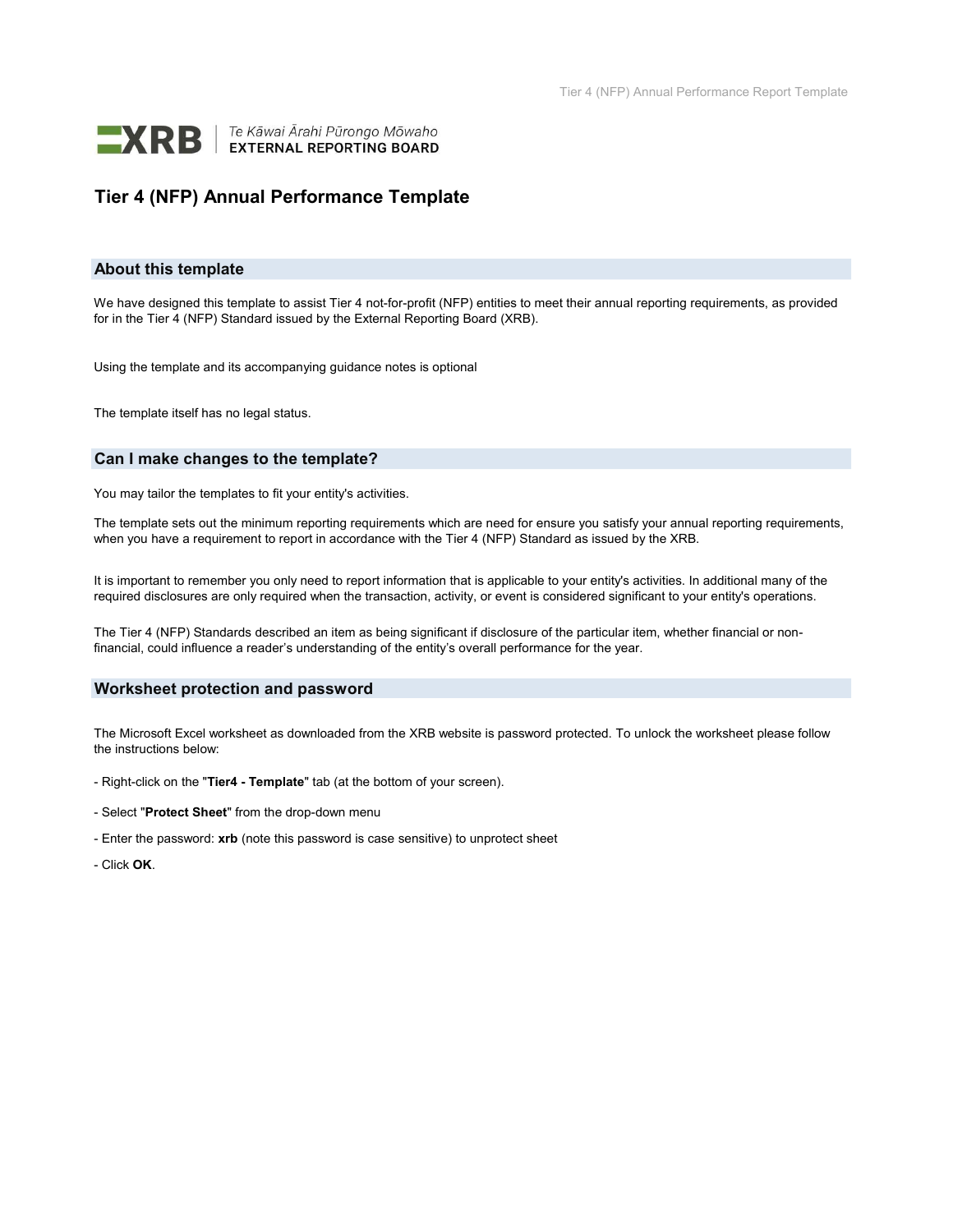| <b>Entity Name</b><br>For the year ended   |                    |                                    |
|--------------------------------------------|--------------------|------------------------------------|
| <b>Entity information</b>                  |                    |                                    |
| Legal name of entity                       |                    |                                    |
| Type of entity                             |                    |                                    |
| Entity structure                           |                    |                                    |
| Other entities controlled by<br>the entity | <b>Entity name</b> | Ownership interest or relationship |

### Statement of Service Performance

|                               |                     | Quantity  |
|-------------------------------|---------------------|-----------|
| Description of key activities | <b>Current year</b> | Last year |
| Key activity 1 description    | -                   |           |
| Key activity 2 description    | -                   |           |
| Key activity 3 description    | -                   |           |
| Key activity 4 description    | -                   |           |

This performance report has been approved by those charged with governance.

| Date      | Date      |  |
|-----------|-----------|--|
|           |           |  |
| Signature | Signature |  |
| Name      | Name      |  |
|           |           |  |
| Position  | Position  |  |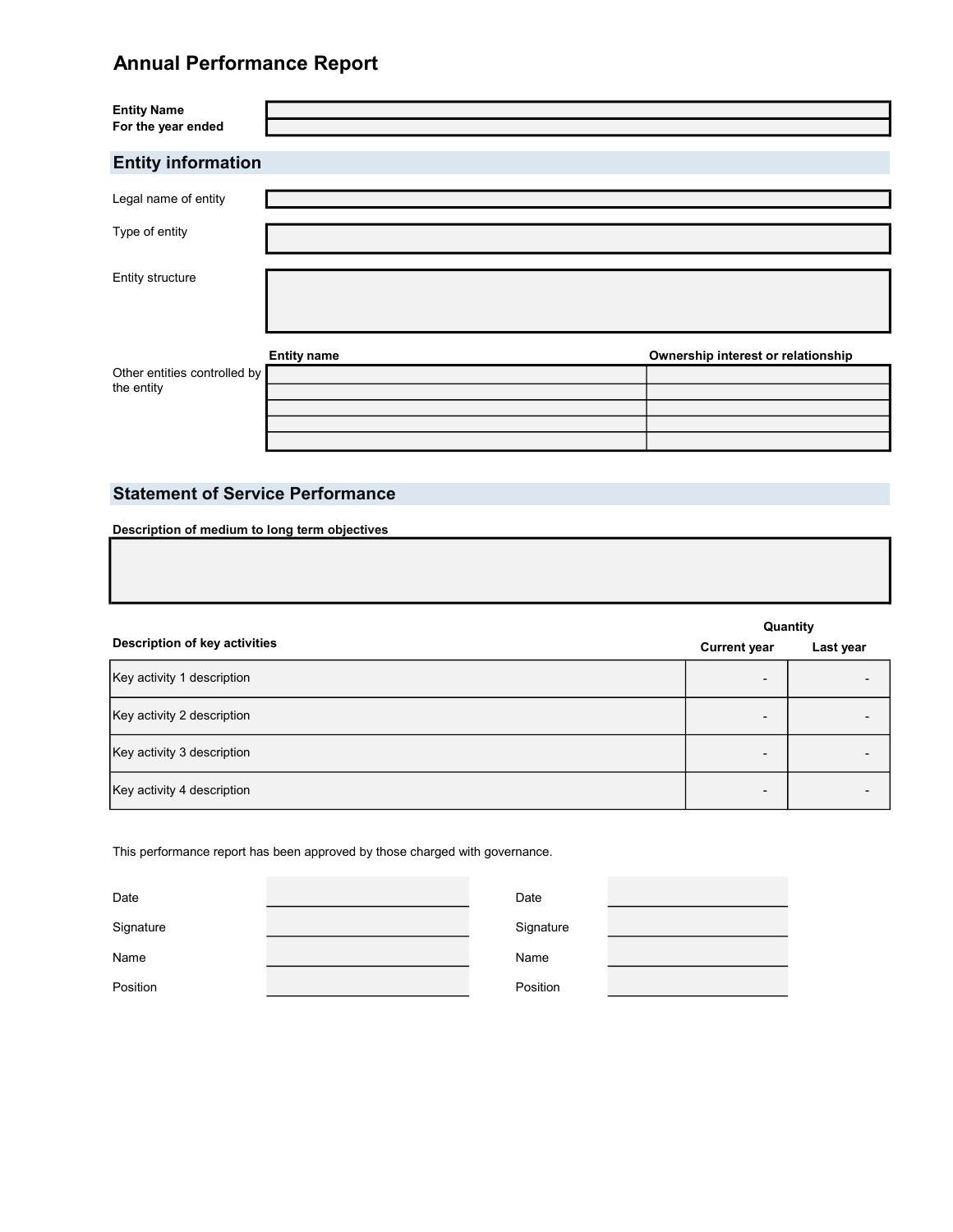Entity Name For the year ended

## Statement of cash received and cash paid

|                                                                           | <b>Note</b> | <b>Current year</b> | Last year |
|---------------------------------------------------------------------------|-------------|---------------------|-----------|
|                                                                           |             | \$                  |           |
| Opening balance in bank account(s) - at the start of the financial year   |             |                     |           |
| Plus cash received from operating activities                              |             |                     |           |
| Donations, koha, bequests and other fundraising                           |             |                     |           |
| Grants received                                                           |             |                     |           |
| Fundng from service delivery grants/contracts                             |             |                     |           |
| Membership fees and subscriptions                                         | 2           |                     |           |
| Sale of goods or services (commercial activities)                         |             |                     |           |
| Interest or dividends received                                            |             |                     |           |
| Other cash received                                                       |             |                     |           |
| Total                                                                     |             |                     |           |
|                                                                           |             |                     |           |
| Less cash paid for operating activities                                   |             |                     |           |
| Fundraising costs                                                         |             |                     |           |
| Employee remuneration                                                     |             |                     |           |
| Volunteer and other employee costs                                        |             |                     |           |
| Costs related to sale of goods or services (commercial activities)        | 3           |                     |           |
| Other costs related to delivery of entity objectives                      |             |                     |           |
| Grants and donations paid                                                 |             |                     |           |
| Other cash paid                                                           |             |                     |           |
| Total                                                                     |             |                     |           |
| Total GST paid or refunded in the financial year                          |             |                     |           |
| Cash surplus or (deficit) from operating activities                       |             |                     |           |
|                                                                           |             |                     |           |
| Plus cash received from other activities                                  |             |                     |           |
| Sale of investments                                                       |             |                     |           |
| Sale of other assets                                                      | 4           |                     |           |
| Advance of loans and borrowings                                           |             |                     |           |
| Total                                                                     |             |                     |           |
|                                                                           |             |                     |           |
| Less cash paid for other activities                                       |             |                     |           |
| Purchase of investments                                                   |             |                     |           |
| Purchase of other assets                                                  | 5           |                     |           |
| Repayment of loans and borrowings                                         |             |                     |           |
| Total                                                                     |             |                     |           |
|                                                                           |             |                     |           |
| Cash surplus or (deficit) from other activities                           |             |                     |           |
|                                                                           |             |                     |           |
| Net increase/(decrease) in cash                                           |             |                     |           |
| Closing balance in bank account(s) - at the end of the financial year     |             |                     |           |
| Represented by:                                                           |             |                     |           |
| Closing balance of bank account(s)<br>Balance invested in term deposit(s) |             |                     |           |
| Cash on hand                                                              |             |                     |           |
| <b>Total cash balances held</b>                                           |             |                     | ۰         |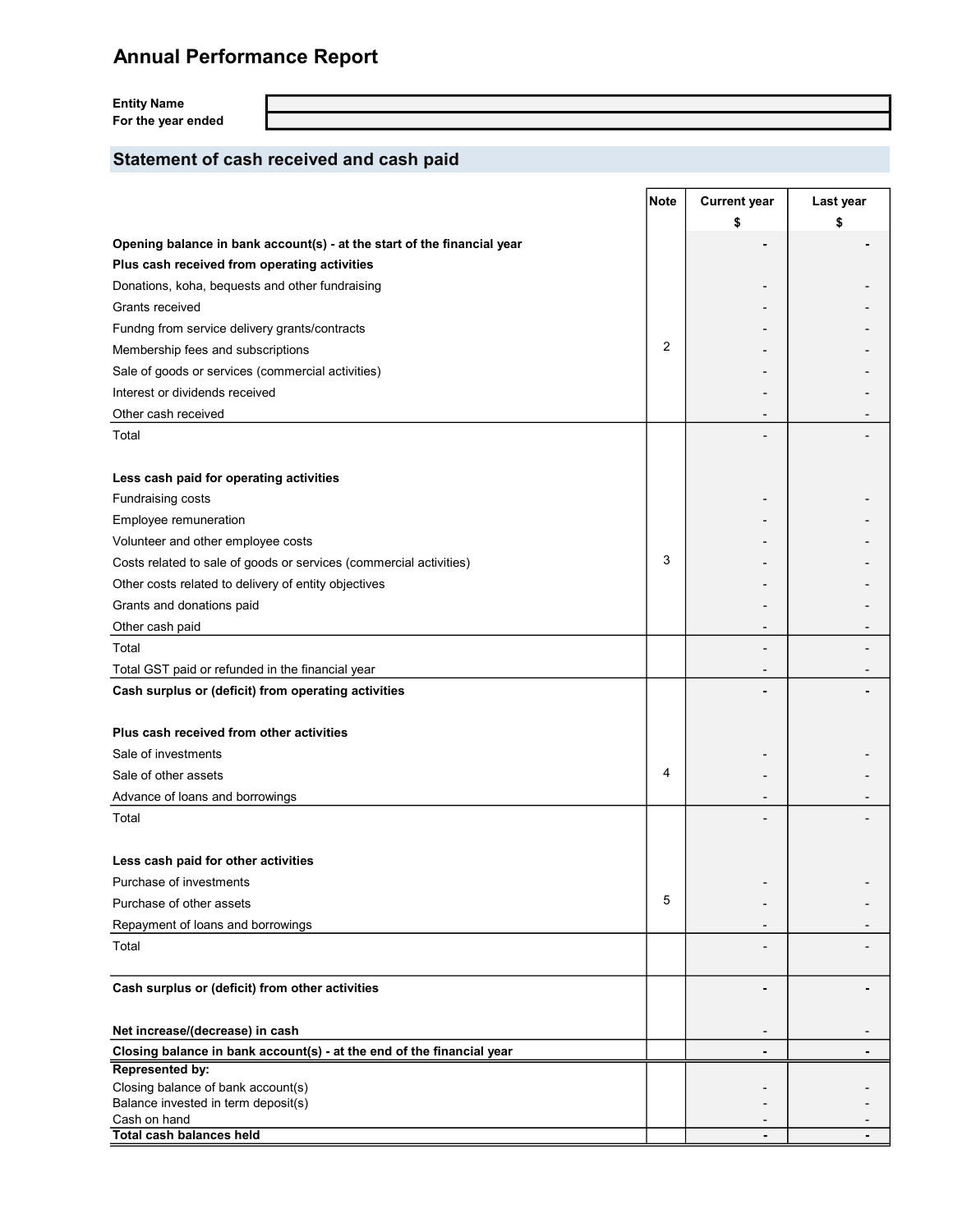Entity Name For the year ended

### Note 1 - Accounting policies

#### Basis of preparation

This performance report is prepared in accordance with the XRB's Tier 4 (NFP) Standard. The entity is permitted by law to apply this standard and has elected to do so. All transactions included in the Statement of Cash Received and Cash Paid and related notes to the Performance Report have been reported on a cash basis.

#### Treatment of GST

All amounts are recorded on a GST exclusive basis, except for Debtors and Creditors which are stated inclusive of GST

#### Note 2 - Analysis of cash received from operating activities (Optional dislosure)

|                                                                | <b>Analysis</b> | <b>Current year</b> | Last year |
|----------------------------------------------------------------|-----------------|---------------------|-----------|
| Category<br>Donations, koha, bequests<br>and other fundraising |                 |                     |           |
|                                                                |                 |                     |           |
|                                                                |                 |                     |           |
|                                                                |                 |                     |           |
|                                                                |                 |                     |           |
|                                                                |                 |                     |           |
|                                                                |                 |                     |           |
|                                                                | Total           |                     |           |

| Category        | Analysis | <b>Current year</b> | Last year |
|-----------------|----------|---------------------|-----------|
| Grants received |          |                     |           |
|                 |          |                     |           |
|                 |          |                     |           |
|                 |          |                     |           |
|                 |          |                     |           |
|                 |          |                     |           |
|                 |          |                     |           |
|                 | Total    | ۰                   |           |

| Category                                         | Analysis | <b>Current year</b>      | Last year |
|--------------------------------------------------|----------|--------------------------|-----------|
| Fundng from service<br>delivery grants/contracts |          |                          |           |
|                                                  |          |                          |           |
|                                                  |          |                          |           |
|                                                  |          |                          |           |
|                                                  |          |                          |           |
|                                                  |          |                          |           |
|                                                  |          |                          |           |
|                                                  | Total    | $\overline{\phantom{0}}$ |           |

| Category                             | Analysis | <b>Current year</b> | Last year |
|--------------------------------------|----------|---------------------|-----------|
| Membership fees and<br>subscriptions |          |                     |           |
|                                      |          |                     |           |
|                                      |          |                     |           |
|                                      |          |                     |           |
|                                      |          |                     |           |
|                                      |          |                     |           |
|                                      |          |                     |           |
|                                      | Total    |                     | -         |

| Category                                             | <b>Analysis</b> | <b>Current year</b> | Last year |
|------------------------------------------------------|-----------------|---------------------|-----------|
| Sale of goods or services<br>(commercial activities) |                 |                     |           |
|                                                      |                 |                     |           |
|                                                      |                 |                     |           |
|                                                      |                 |                     |           |
|                                                      |                 |                     |           |
|                                                      |                 |                     |           |
|                                                      |                 |                     |           |
|                                                      | <b>Total</b>    |                     |           |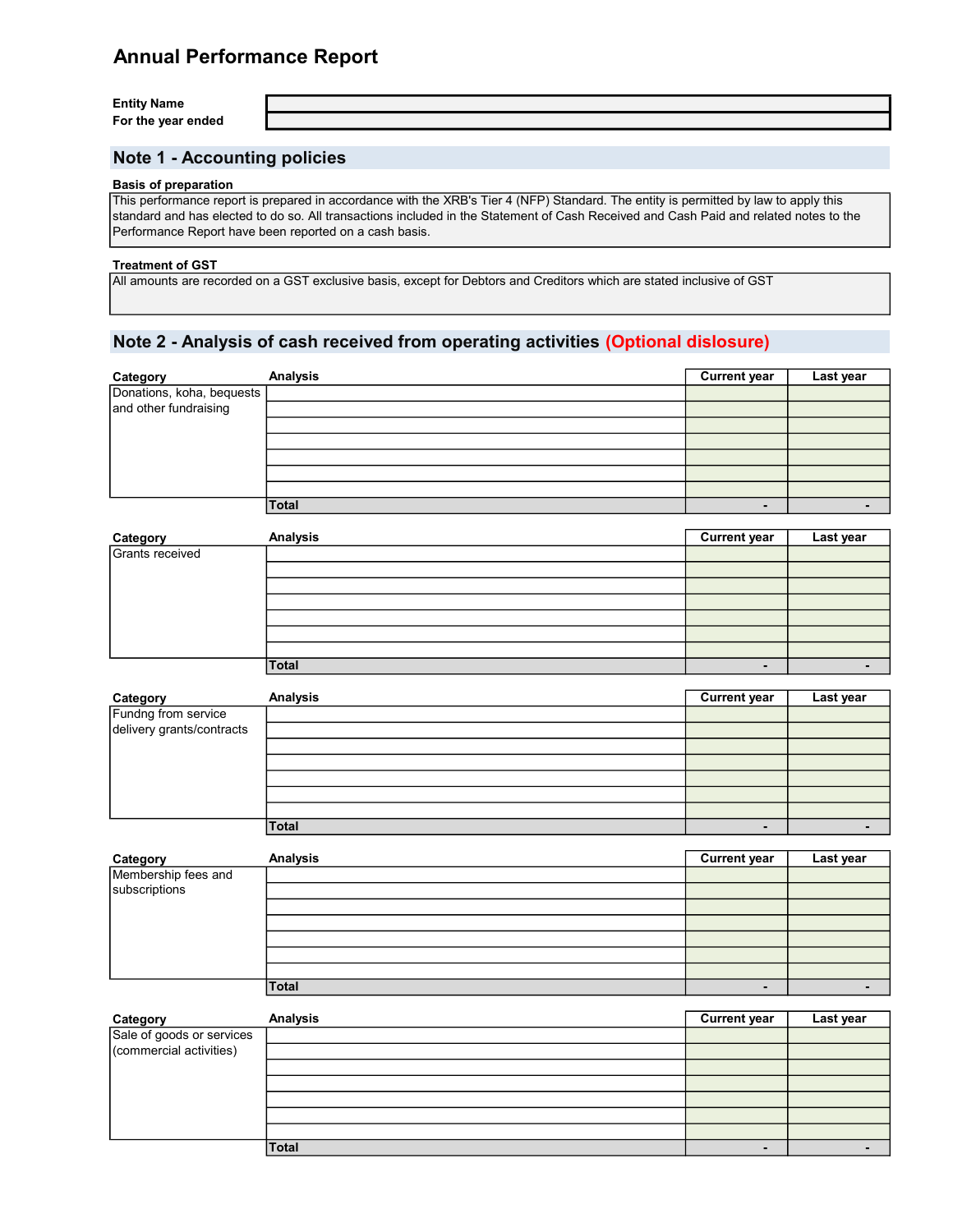Entity Name For the year ended

## Note 3 - Analysis cash paid for operating activities (Optional dislosure)

| Category          | <b>Analysis</b> | <b>Current year</b>      | Last year |
|-------------------|-----------------|--------------------------|-----------|
| Fundraising costs |                 |                          |           |
|                   |                 |                          |           |
|                   |                 |                          |           |
|                   |                 |                          |           |
|                   |                 |                          |           |
|                   |                 |                          |           |
|                   |                 |                          |           |
|                   | Total           | $\overline{\phantom{0}}$ |           |

| Category              | <b>Analysis</b> | <b>Current year</b>      | Last year |
|-----------------------|-----------------|--------------------------|-----------|
| Employee remuneration |                 |                          |           |
|                       |                 |                          |           |
|                       |                 |                          |           |
|                       |                 |                          |           |
|                       |                 |                          |           |
|                       |                 |                          |           |
|                       |                 |                          |           |
|                       | <b>Total</b>    | $\overline{\phantom{0}}$ |           |

| Category            | Analysis | <b>Current year</b>      | Last year |
|---------------------|----------|--------------------------|-----------|
| Volunteer and other |          |                          |           |
| employee costs      |          |                          |           |
|                     |          |                          |           |
|                     |          |                          |           |
|                     |          |                          |           |
|                     |          |                          |           |
|                     |          |                          |           |
|                     | Total    | $\overline{\phantom{0}}$ |           |

| Category                 | <b>Analysis</b> | <b>Current year</b> | Last year |
|--------------------------|-----------------|---------------------|-----------|
| Costs related to sale of |                 |                     |           |
| goods or services        |                 |                     |           |
| (commercial activities)  |                 |                     |           |
|                          |                 |                     |           |
|                          |                 |                     |           |
|                          |                 |                     |           |
|                          |                 |                     |           |
|                          | <b>Total</b>    |                     |           |

| Category                        | <b>Analysis</b> | <b>Current year</b> | Last year |
|---------------------------------|-----------------|---------------------|-----------|
| Other costs related to          |                 |                     |           |
| delivery of entity objectives [ |                 |                     |           |
|                                 |                 |                     |           |
|                                 |                 |                     |           |
|                                 |                 |                     |           |
|                                 |                 |                     |           |
|                                 |                 |                     |           |
|                                 | <b>Total</b>    |                     |           |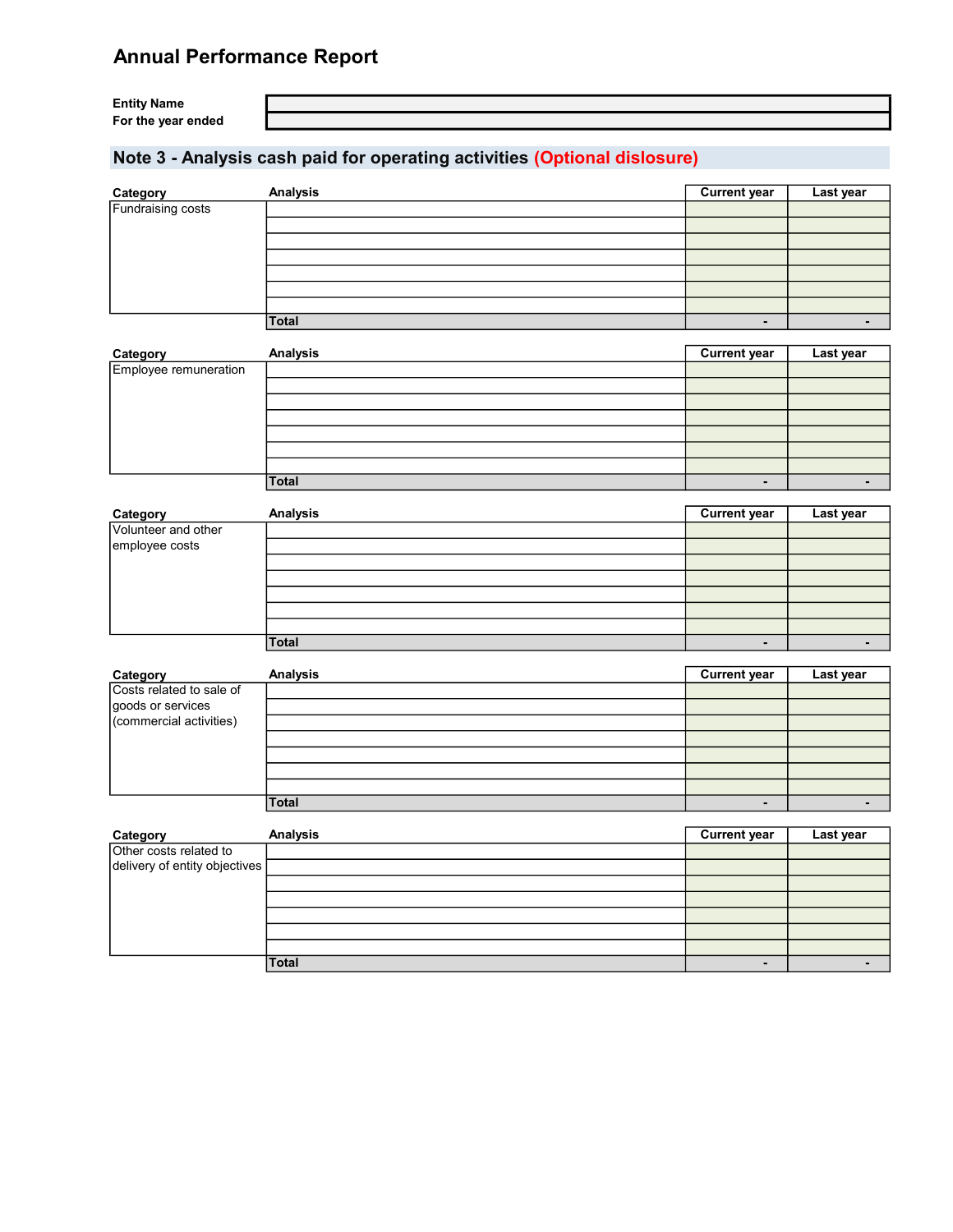Entity Name For the year ended

## Note 4 - Analysis of cash received from other activities (Optional dislosure)

| Category             | Analysis        | <b>Current year</b> | Last year      |
|----------------------|-----------------|---------------------|----------------|
| Sale of investments  |                 |                     |                |
|                      |                 |                     |                |
|                      |                 |                     |                |
|                      |                 |                     |                |
|                      |                 |                     |                |
|                      |                 |                     |                |
|                      | <b>Total</b>    | $\blacksquare$      | $\blacksquare$ |
|                      |                 |                     |                |
| Category             | <b>Analysis</b> | <b>Current year</b> | Last year      |
| Sale of other assets |                 |                     |                |
|                      |                 |                     |                |
|                      |                 |                     |                |
|                      |                 |                     |                |
|                      |                 |                     |                |
|                      |                 |                     |                |
|                      | Total           | ٠                   | $\blacksquare$ |
| Category             | <b>Analysis</b> | <b>Current year</b> | Last year      |
| Advance of loans and |                 |                     |                |
| borrowings           |                 |                     |                |
|                      |                 |                     |                |
|                      |                 |                     |                |
|                      |                 |                     |                |
|                      |                 |                     |                |
|                      |                 |                     |                |
|                      | <b>Total</b>    | $\blacksquare$      | $\blacksquare$ |

## Note 5 - Analysis of cash paid for other activities (Optional disclosure)

| Category                 | <b>Analysis</b> | <b>Current year</b> | Last year |
|--------------------------|-----------------|---------------------|-----------|
| Purchase of investments  |                 |                     |           |
|                          |                 |                     |           |
|                          |                 |                     |           |
|                          |                 |                     |           |
|                          |                 |                     |           |
|                          |                 |                     |           |
|                          |                 |                     |           |
|                          | <b>Total</b>    | $\blacksquare$      | ٠         |
| Category                 | <b>Analysis</b> | <b>Current year</b> | Last year |
| Purchase of other assets |                 |                     |           |
|                          |                 |                     |           |
|                          |                 |                     |           |
|                          |                 |                     |           |
|                          |                 |                     |           |
|                          |                 |                     |           |
|                          |                 |                     |           |
|                          | <b>Total</b>    | ٠                   | ۰         |
| Category                 | <b>Analysis</b> | <b>Current year</b> | Last year |
| Repayment of loans and   |                 |                     |           |
| borrowings               |                 |                     |           |
|                          |                 |                     |           |
|                          |                 |                     |           |
|                          |                 |                     |           |
|                          |                 |                     |           |
|                          |                 |                     |           |
|                          | Total           | $\blacksquare$      | ٠         |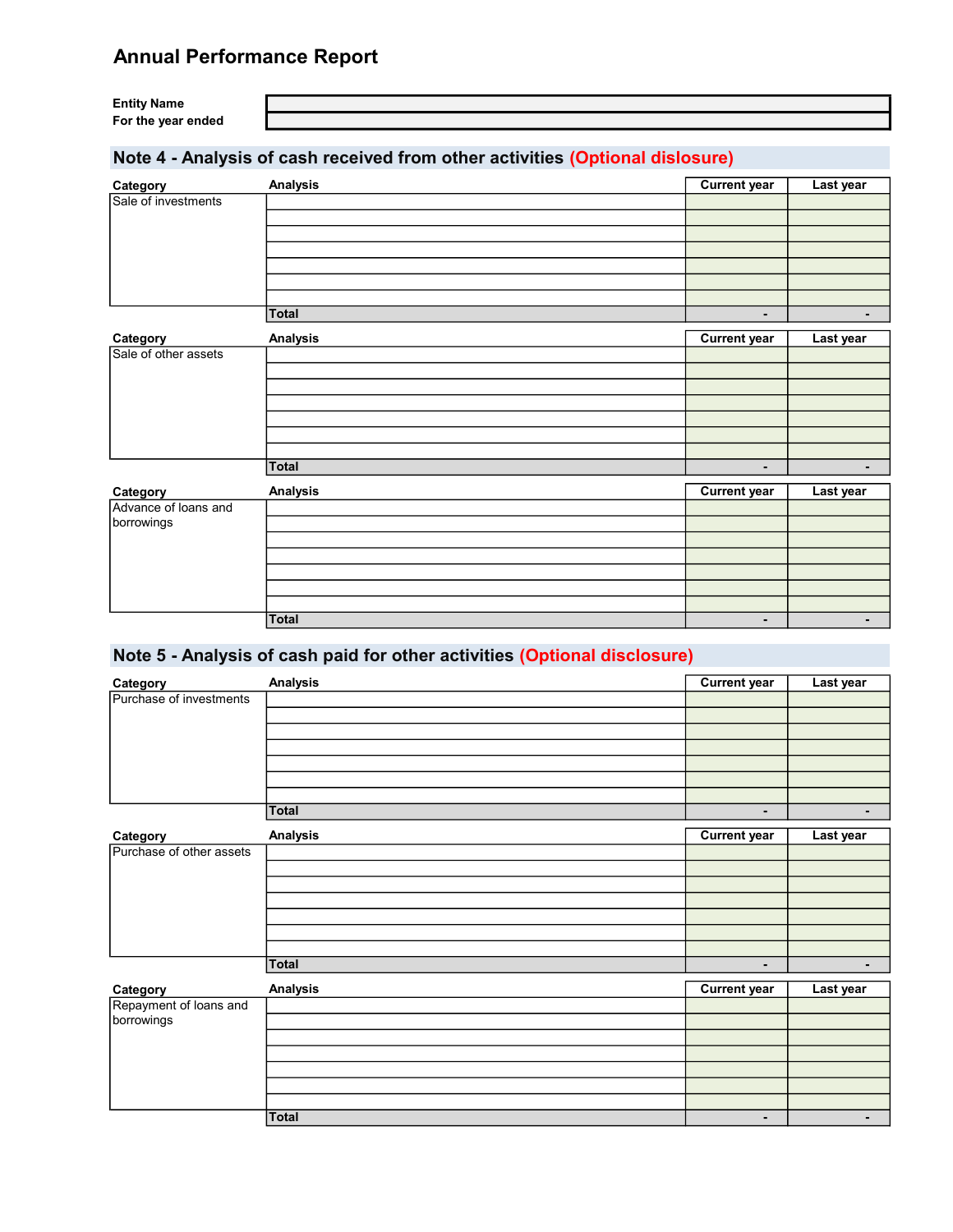Entity Name For the year ended

### Note 6 - Significant assets

| <b>Description of asset</b>                                | <b>Current year</b> | Last year |
|------------------------------------------------------------|---------------------|-----------|
| Significant amounts owed to the entity by external parties |                     |           |
| Land and buildings                                         |                     |           |
| Investments (shares, bonds, units in managed funds)        | -                   |           |
| Other significant assets                                   |                     |           |

Where an estimate of the asset value is provided, disclose the basis for the estimate.

### Note 7 - Significant liabilities

| Description of liability                           | <b>Current year</b> | Last year |
|----------------------------------------------------|---------------------|-----------|
| Loans and other borrowings                         |                     |           |
|                                                    |                     |           |
| Other significant amounts owed to external parties |                     |           |
|                                                    |                     |           |
| Money held on behalf of others                     |                     |           |
|                                                    |                     |           |

### Note 8 - Unsused donations, grants, bequest, and pledges

| Unused Donations, Grants, Bequests and Pledges with Expectations over Use |                                        |                                               | Unspent amount            |                     |           |
|---------------------------------------------------------------------------|----------------------------------------|-----------------------------------------------|---------------------------|---------------------|-----------|
| <b>Description</b>                                                        | Purpose and nature of the condition(s) | Date<br>condition(s)<br>expected to be<br>met | Original<br><b>Amount</b> | <b>Current year</b> | Last year |
|                                                                           |                                        |                                               |                           |                     |           |
|                                                                           |                                        |                                               |                           |                     |           |
|                                                                           |                                        |                                               |                           |                     |           |
|                                                                           |                                        |                                               |                           |                     |           |

#### Note 9 - Related Party Transactions

|                                                     |                                                                                  | <b>Value of Transactions</b> |                  |                     | <b>Amount Outstanding</b> |
|-----------------------------------------------------|----------------------------------------------------------------------------------|------------------------------|------------------|---------------------|---------------------------|
| <b>Description of related party</b><br>relationship | <b>Description of the Transactions</b><br>(whether in cash or amount in<br>kind) | <b>Current Year</b>          | <b>Last Year</b> | <b>Current Year</b> | Last Year                 |
|                                                     |                                                                                  |                              |                  |                     |                           |
|                                                     |                                                                                  |                              |                  |                     |                           |
|                                                     |                                                                                  |                              |                  |                     |                           |
|                                                     |                                                                                  |                              |                  |                     |                           |
|                                                     |                                                                                  |                              |                  |                     |                           |

OR (Delete one not applicable to the entity)

There were no transactions involving related parties during the financial year. (Last year - Nil)